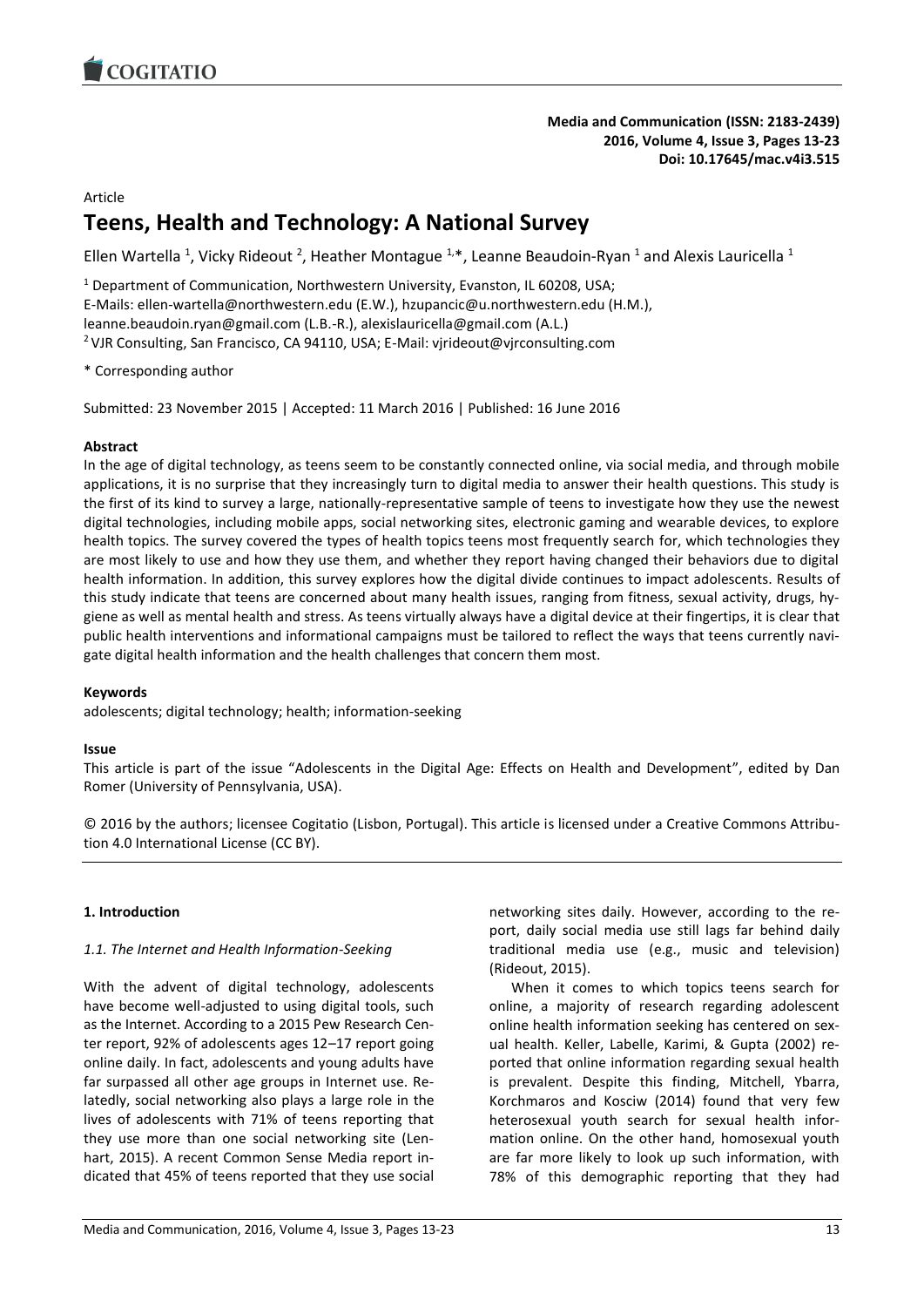searched for sexual health information online (Mitchell et al., 2014).

Rather than turn to the Internet, adolescents appear to turn to interpersonal sources when facing questions about more sensitive health topics. Only 17% of teens report using the Internet to search for topics that they may be uncomfortable discussing with others (such as sexual health) (Lenhart, 2010). Willingness to search for sensitive health information online also differs by age and gender. Girls, especially older girls, are far more likely to search for uncomfortable health topics online. On the other hand, younger boys (ages 12–13) were the least likely among adolescents to search for sensitive health topics (Lenhart, 2010). Rather, studies indicate that teens prefer to ask parents, teachers and friends about sensitive health questions, rather than search on the Internet (Gray, Klein, Noyce, Sesselberg, & Cantrill, 2005; Jones & Biddlecom, 2011).

However, adolescents' online health information seeking is by no means only restricted to the topic of sexual health. A 2010 Pew Research Center report indicated that 31% of youth ages 12–17 report looking up fitness-related information online, a slight increase from 28% in 2006. This study also indicates that teens searched for this information less frequently than adults, with a reported 38% of those over 18 seeking this information (Lenhart et al., 2010). In addition, a focus group study with adolescents indicated that adolescents search for a wide range of health topics on the Internet including sexual health, relationship health, specific medical conditions, violence, body image and nutrition (Skinner, Biscope, Poland, & Goldberg, 2003). However, there is a lack of recent studies indicating which health topics are searched for online by adolescents.

As with the Internet at large, adolescents also have access to a variety of health information via social networking sites (Lenhart, 2015). However, one study among low-income youth indicates that they may be very wary of using social networking sites for healthrelated questions, due to the lack of anonymity that these sites afford (Divecha, Divney, Ickovics, & Kershaw, 2012). The prior study was not conducted with a large or nationally representative sample. Thus, there remains a gap in research on adolescent use of social media for health.

# *1.2. Mobile and Wearable Technology for Health*

A large percentage of adolescents use mobile media, with nearly 70% of youth ages 13–17 owning a smartphone (Nielsen, 2013). As more adolescents have access to mobile media through the use of smartphone technology, the potential to reach this demographic with mobile health information and applications also has grown. There are a wide variety of mobile health applications readily available to adolescents. In 2011, there were 1,056 "Healthcare and Fitness" applications available in the Apple App Store (Liu, Zhu, Holroyd, & Seng, 2011). Nearly 37% of these apps were categorized as fitness apps or tracking apps (e.g., apps designed to track caloric intake) (Liu et al., 2011).

Recent years have seen a surge in *wearable* health tracking devices. Some studies have examined the use of wearable medical technology for chronic health conditions such as diabetes with promising results (Georga, Protopappas, Bellos, & Fotiadis, 2014). Most commercially available health trackers are geared toward fitness and exercise, obviously with promising effects on physical activity (Kranz et al., 2013). Unfortunately, adolescent use of mobile health applications and wearable health technology has not been assessed. Overall, there remains a gap in literature in regards to how adolescents use the Internet, mobile technology and wearable devices for health as well as which health topics adolescents frequently search for. Therefore, we proposed the following research questions to address in our national survey of adolescents use of technology for health*: how do adolescents use the Internet, mobile applications and wearable health devices to search for health information? Which health topics do adolescents most frequently search online?*

## *1.3. Sources of Health Information Online*

When searching for health information online, adolescents often rely on easily accessible and convenient information. In one study of adolescent health information-seeking online, scholars noted that participants often began their searches by going to a search engine (e.g. Google). Adolescents who used search engines noted that the vast number of results generated through search queries made it quite difficult to choose a site or determine its credibility (Gray et al., 2005). When using search engines online to answer healthrelated questions, adolescents tend to choose between the first nine results, without searching further (Hansen, Derry, Resnick, & Richardson, 2003). Thus, adolescents' use of the Internet to search for health information may be limited in relation to their search heuristics and tactics. However, most studies regarding adolescent information-seeking tactics online have been conducted observationally or with smaller samples. To fill this gap in existing literature, we posed the following research question: *how do adolescents search for health information online?*

## *1.4. Digital Health Information and Behavior Change*

Research has demonstrated the use of digital platforms to stage health behavior interventions among adolescents. A systematic review of Internet interventions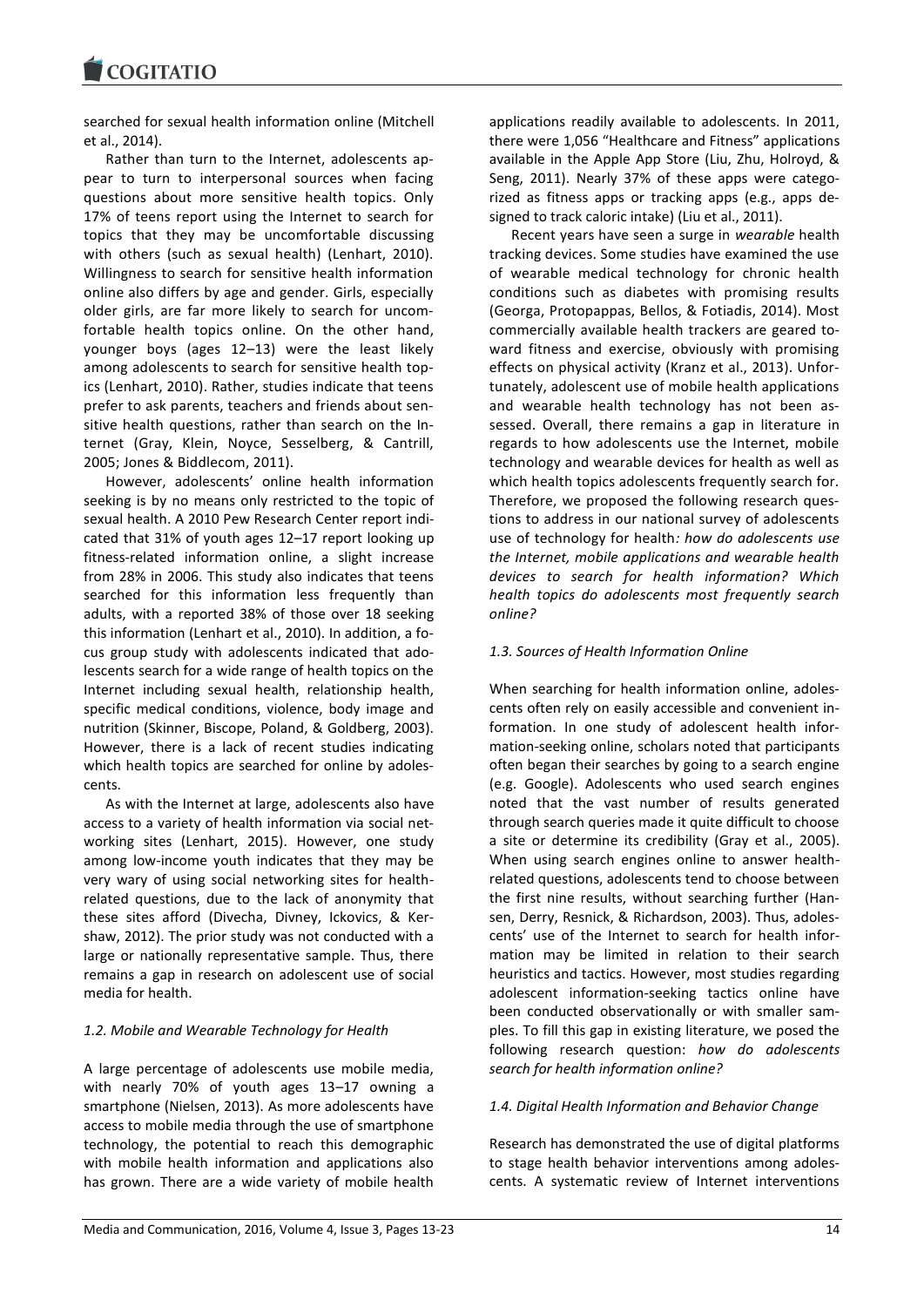among adolescents and young adults revealed that by using tailored messaging and reminders to perform positive health behaviors along with an incentivesbased approach, Internet interventions proved more successful at eliciting behavior change (Crutzen et al., 2010). Thus, scholarship demonstrates that health information found online can indeed be used to change adolescent health behavior.

In the USA, scholars and government officials have recently begun to research how such mobile applications can be used to assist teens in regards to health issues. For instance, the National Institute of Health reported the unveiling of *SmokefreeTXT*, a mobile application designed to help teens quit smoking (Daniels, 2012). Intervention studies have shown great potential of mobile-phone apps to lead to positive health outcomes (e.g., increased physical activity) (Ahtinen et al., 2009; Tsai et al., 2007). For example, one study also found that gamification and interactivity in a mobile application for adolescents with type 1 diabetes led to improvement in blood glucose monitoring among participants (Cafazzo, Casselman, Hamming, Katzman, & Palmert, 2012). Interestingly, the majority of these applications are still simple text-messaging services (Daniels, 2012; Levine, McCright, Dobkin, Woodruff, & Klausner, 2008; Rodgers et al., 2005).

These studies indicate that mobile applications may help promote positive health behaviors and behavior change among adolescents. However, little is known regarding how existing health information, found via the Internet and mobile applications impacts health choices of young people. In addition, most studies regarding adolescent health behavior change are conducted with smaller samples. Thus, a study with a large, nationally-representative sample would add to existing knowledge. Therefore, we asked the following research question: *how does health information found via the Internet and mobile applications impact adolescent health behavior?*

## *1.5. Adolescents and the Digital Divide*

While adolescents now have greater access to the Internet and digital technology than ever before, access to digital information remains unequal. Youth who are also low income report going online less frequently. However, lower income adolescents are more likely to use social networking sites than higher income youth. Furthermore, there is a smaller divide between lower and higher income youth in regards to mobile access (Lenhart, 2012). While low-income youth are receiving greater access to the Internet and digital technology, there is still a large gap in how youth of different socioeconomic groups use the Internet. Wealthier adolescents are more likely to use the Internet for information while poorer adolescents are more likely to use the Internet for entertainment (Peter & Valkenburg,

2006). However, research regarding how the digital divide and income inequality impacts adolescent health remains limited. Thus, the following research question was posed: *what are differences among youth of low, middle and high economic status regarding digital access and health topics?*

## **2. Methods**

# *2.1. Participants*

To study these research questions, we conducted a nationally-representative survey of 1,156 U.S. teens ages 13 to 18 years old, conducted among teens in English-speaking households from October 21 through November 9, 2014, and among teens in Spanish-dominant households in March 2015. Approximately half of the respondents were between the ages of 13 and 15 and half were between the ages of 16 and 19. 51% of adolescent respondents were male. The average annual household income of respondents was \$50,000 to \$59,000. The majority of respondents were White, non-Hispanic (56%), *n =* 604); 22% (*n* = 241) were Hispanic/Latino, 14% (*n* = 144) Black, Non-Hispanic, and 9% reported other and mixed race, Non-Hispanic (*n* = 58).

The survey was administered online by the GfK Group using members of its KnowledgePanel. Parental and teen consent were obtained, and the survey was offered in English or Spanish. GfK's KnowledgePanel is the first probability-based online research panel. Panel members are randomly recruited through addressbased sampling methods (previously GfK relied on random-digit dialing methods). Households that are not already online are provided with notebook computers and access to the Internet if needed. The use of a probability-based sample means that the results are substantially more generalizable to the U.S. population than are results based on so-called convenience panels, which only include participants who are already online, and who volunteer through word-of-mouth or advertising to participate in surveys.

The margin of error for the full sample is  $+/-3.5\%$ and the completion rate for the survey was 48% (the completion rate refers to the number of panelists who completed the survey out of the total who were invited to participate). Unless otherwise noted, all findings refer to the full sample of 13- to 18-year-old respondents. Where relevant, findings are broken out by age, gender, race/ethnicity, and socio-economic status. Low-income families are those with annual income of less than \$25,000; middle-income is \$25,000–75,000 a year; and high income is over \$75,000 a year. Percentages may not total 100% due to rounding, the omission of "refused" or "don't know" responses, or because multiple responses were allowed.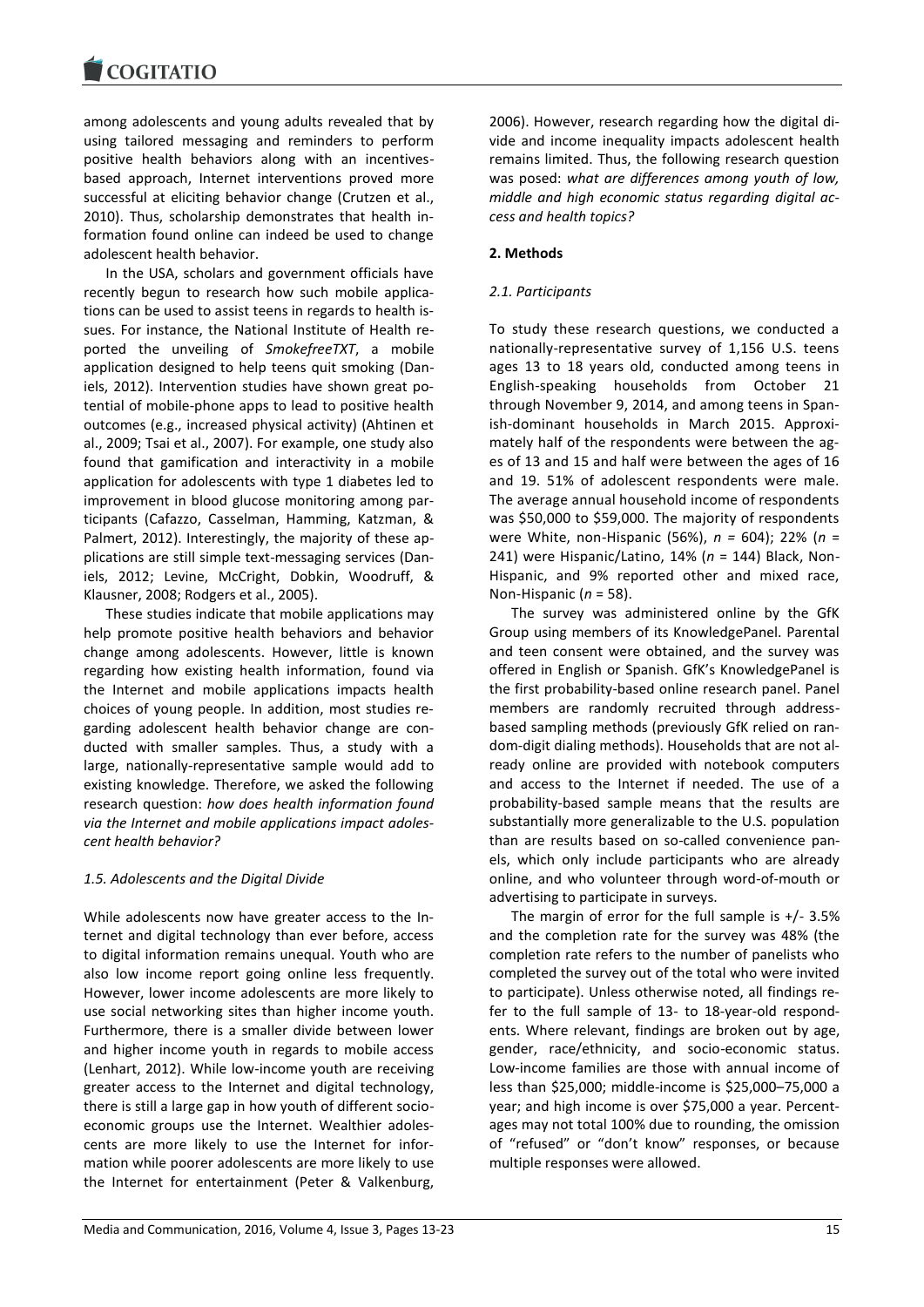## *2.2. Demographic and Health-Related Variables*

Panelist data on yearly household income was provided by GfK. Low-income families are those with annual income of less than \$25,000; middle-income is \$25,000–75,000 a year; and high income is over \$75,000 a year.

Activity level was assessed by asking participants, "In the past 30 days, how often have you participated in physical activities, such as playing sports, running, working out, taking a dance class, or doing yoga?" Participants were asked to select from "often," "sometimes," "only once or twice" or "never."

Participant body mass index (BMI) was assessed using self-reported height (in inches) and weight (in pounds). Finally, general level of health was assessed through the question "In general, how is your health?" Participants were asked to select "excellent," "good," "fair," or "poor."

# *2.3. Sources of Health Information*

Participants were asked how much health information they had received from the following sources: parents, health classes, doctors/nurses, the Internet, social networking sites, friends, siblings, ads, TV news, other TV shows, newspaper articles, magazine articles, radio and books. Responses ranged from "a lot," "some," "only a little" to "none." This question was used to determine top sources of health information as well as how much teens used the Internet and social networking for health information.

Use of specific online sources was assessed by asking participants whether they had used "any of the following for information, advice or tools on a health topic: Google, YouTube, Wikipedia, Twitter, Yahoo, Facebook, any other social networking site, a website specifically for teens, a medical website, your doctors web site, an online support group or community, online tools to track your health, and blog posts about a health topic."

Usage of mobile apps for health information was assessed through the question "How often do you use a health-related mobile app?" Responses ranged from "often," "sometimes," "hardly ever," to "never."

# *2.4. Health Behavior Change*

To assess whether digital technology had aided teens in changing their behavior, participants were asked, "Have you ever changed your behavior because of health related information online?" Participants were also asked if they had ever changed their behavior because of any of the health-related mobile apps they used. Additionally, participants were queried regarding whether they had changed their weight, fitness routine or diet or nutrition due to online information or mobile apps.

# **3. Results**

*3.1. Digital Platforms Used for Health-Information Seeking*

## 3.1.1. Internet

A total of 84% of teens reported having received health information online during their lifetime, including a quarter of all teens (25%) who said they have received "a lot" of health information online, 36% who get "some" and 22% who get "only a little" health information online. The 25% of teens who get a lot of health information online is less than half the proportion that gets a lot of information from their parents (55%), but it is surprisingly close to the proportion that gets "a lot" of health information from doctors and nurses (29%). And the Internet far outstrips other "traditional" media as a source of health information for teens: only 10% said they get a lot of information from books, 9% from TV news, and 3%from newspaper.

Nevertheless, parents remain the most frequently turned to source of health information, with 55% of teens reporting that they get "a lot" and 33% reporting that they get "some" health information from their parents. Furthermore, 29% teens also reported getting "a lot" and 40% reported getting "some" health information from doctors and nurses.

Looking for health information online is not a very frequent activity for most youth. About a quarter (24%) of teens sought health information online at least monthly or more often. The largest group of teens (38%) said they go online for health information only a few times a year. Another quarter do so less often than a few times a year, while 16% never look for health information on the Internet.

Additionally, a multiple regression analysis was conducted to determine which demographic and healthrelated variables predicted use of the Internet for health information-seeking (R = .26, *R <sup>2</sup>*= .07, F (10, 1072) = 8.78, p = .000). Age, race, income, physical activity level and general health significantly predicted use the Internet for health. Older (β = .05, p < .05), wealthier (β = .02, p < .01), more active (β = .16, p = .000) and healthier (β = .21,  $p = .000$ ) teens reported using the Internet for health more frequently. African–American (β = .50, p = .000) and Hispanic (β = .20, p < .05) teens reported using the Internet for health to a greater extent than their white counterparts (see Table 1).

# 3.1.2. Social Networking Sites

Most teens do not turn to social networking sites for health information, but some do. One in ten teens (10%) said they get "a lot" of health information from social networking sites, and an additional 23% said they get at least "some" from such sites.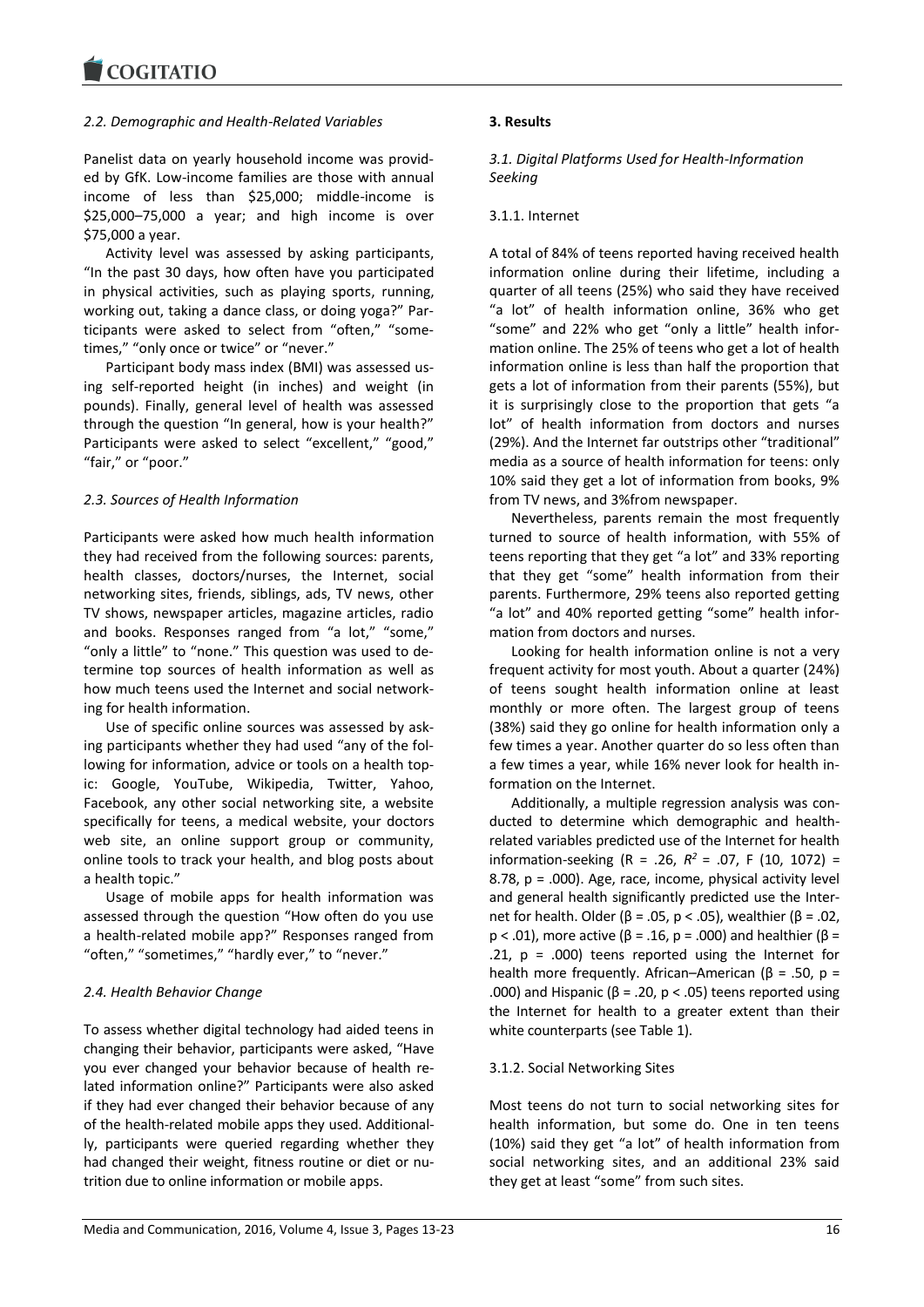

**Table 1.** Predictors of digital platform use for health-information seeking.

| <b>Digital Platform</b>                 | Internet |         | ັ    | <b>Social Networks</b> |         |      | <b>Mobile Apps</b> |         |      |
|-----------------------------------------|----------|---------|------|------------------------|---------|------|--------------------|---------|------|
|                                         | в        | т       | Sig. | в                      | Т       | Sig. | в                  |         | Sig. |
| Age                                     | .08      | 2.55    | .011 | .07                    | 2.20    | .028 | $-0.06$            | $-.98$  | .329 |
| Gender                                  | .01      | .34     | .732 | .09                    | 3.17    | .002 | .21                | 3.31    | .001 |
| Race                                    |          |         |      |                        |         |      |                    |         |      |
| <b>Black</b>                            | .15      | 4.63    | .000 | .13                    | 4.07    | .000 | .01                | .16     | .874 |
| Hispanic                                | .07      | 2.37    | .018 | .08                    | 2.44    | .015 | $-.01$             | $-.02$  | .938 |
| Multiracial                             | .03      | .85     | .394 | .06                    | 1.84    | .066 | $-.03$             | $-.40$  | .683 |
| Other                                   | $-.05$   | $-1.74$ | .081 | $-0.06$                | $-1.99$ | .047 | .02                | .31     | .760 |
| Income                                  | .09      | 2.87    | .004 | .02                    | .56     | .576 | $-.01$             | $-.15$  | .881 |
| Physical Activity Level                 | .17      | 5.40    | .000 | .14                    | 4.47    | .000 | .10                | 1.52    | .130 |
| <b>General Health</b>                   | .11      | 3.84    | .000 | .12                    | 3.91    | .000 | $-.02$             | $-.25$  | .802 |
| <b>BMI</b>                              | .05      | 1.67    | .092 | .01                    | .13     | .896 | $-.17$             | $-2.50$ | .013 |
| Model Summary: R <sup>2</sup> (Adjusted |          | .08     |      |                        | .08     |      |                    | .09     |      |
| $R^2$                                   |          | (.07)   |      |                        | (06)    |      |                    | (.04)   |      |

A multiple regression analysis was performed to determine demographic and health-related predictors of social network use for health  $(R = .26, R^2 = .07, F(10,$ 1072) = 7.81,  $p = .000$ ). Age, gender, race, physical activity level and general health were significant predictors of how much information teens reported getting from social networking sites. Teens who were older (β = .04, p < .05), female (β = .21, p < .01), more active (β = .13, p = .000) and in better health (β = .20, p = .000) were more likely to use social networking sites for health information. African–American (β = .42, p = .000) and Hispanic (β = .20, p < .05) teens reported using social networking sites for health more than their white counterparts. Conversely, teens in the "other" race category ( $β = -.29, p < .05$ ) reported using social networking sites for health less frequently than white teens (see Table 1).

## 3.1.3. Mobile Health Applications

Among all 13- to 18-year-olds, 62% reported having a smartphone, 51% having a laptop, and 37% having their own tablet device. A total of nearly threequarters (73%) had either a tablet or smartphone, which would allow them to download and use mobile health apps, while 27% had neither mobile option, and thus were unable to use such apps on a regular basis. Among teens with a mobile device, 29% had downloaded a health-related app (21% of all teens). Fitness and nutrition-related apps were by far the most common among the topics asked about in this survey. Nearly a quarter (23%) of teens with mobile access had downloaded an app related to exercise or fitness, while 14% had downloaded a calorie-counter or other nutritional app. Although 21% of all teens had downloaded a health-related mobile app, far fewer actually used them. Among those who had downloaded a healthrelated app, almost half (47%) hardly ever or never used them, another 45% sometimes used them, and 8% often used them. (Among all teens, 10% hardly ever or never used their health-related mobile apps, 10% sometimes used them, and 2% often used them.)

A multiple regression analysis was conducted to determine which demographic and health-related variables predicted frequency of health app use (R = .30, *R 2*   $= .09$ , F (10, 232) = 2.22 p = .02). Gender and BMI were significant predictors of health-related app usage. Females ( $\beta$  = .37,  $p < .01$ ) and teens with a lower BMI ( $\beta$  = -.02, p < .05) reported using health-related mobile apps more frequently (see Table 1).

## 3.1.4. Wearable Health Devices

The vast majority of teens (91%) had never used a wearable health tracker such as a Fitbit or Fuel Band. Indeed, the conversation in focus groups indicated that many teens consider such devices an "adult" thing. According to the survey, only 2% of teens were current users of such devices, while 5% said they've used one in the past. The sample size of wearable device users was too small for further analysis.

## *3.2. Health Topics Researched Online*

Among the topics asked about in this survey, fitness and nutrition were by far the most likely topics for teens to have researched online. Among all teens, 42% had looked for information on fitness and exercise online, and 36% had done the same for information about diet and nutrition (see Table 2).

Clearly, the Internet has become a key resource for young people concerned about eating well and exercising. Stress and anxiety seem to be other key concerns for teens, with 19% having looked for information about these topics online—the third most-common topic researched online (among those we asked about).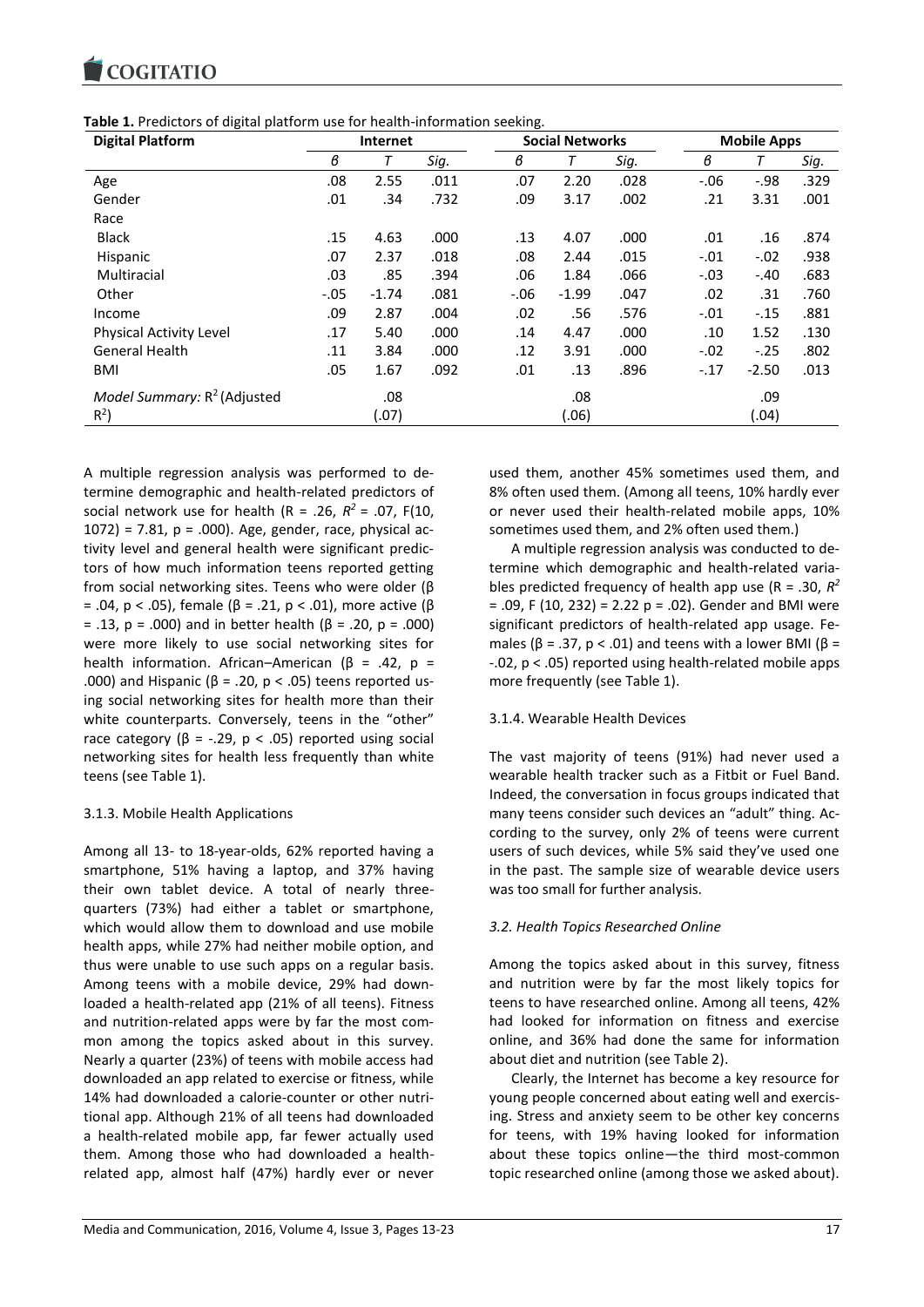**COGITATIO** 

| Among 13 to 18 year olds, % who                       | Among all | Low-income | Middle-income                                             | High-income |  |
|-------------------------------------------------------|-----------|------------|-----------------------------------------------------------|-------------|--|
|                                                       |           |            | (<\$25k per year) (\$25-\$75k per year) (>\$75k per year) |             |  |
| Have a family member who has faced a                  | 35        | 52         | 39                                                        | 27          |  |
| significant medical problem in the past year          |           |            |                                                           |             |  |
| Say each issue is "very" important to them personally |           |            |                                                           |             |  |
| <b>ADHD</b>                                           | 19        | 27         | 24                                                        | 12          |  |
| Cancer                                                | 24        | 40         | 28                                                        | 17          |  |
| Colds/flu                                             | 17        | 28         | 21                                                        | 10          |  |
| Dental health                                         | 36        | 48         | 39                                                        | 29          |  |
| Depression/mental illness                             | 28        | 44         | 31                                                        | 21          |  |
| <b>Diabetes</b>                                       | 21        | 38         | 24                                                        | 12          |  |
| Domestic violence/sexual assault                      | 30        | 45         | 33                                                        | 22          |  |
| Drug/alcohol abuse                                    | 32        | 43         | 37                                                        | 24          |  |
| Eating disorders                                      | 22        | 31         | 27                                                        | 14          |  |
| Heart disease                                         | 19        | 32         | 24                                                        | 11          |  |
| Pregnancy                                             | 27        | 34         | 33                                                        | 19          |  |
| Smoking                                               | 27        | 37         | 33                                                        | 19          |  |
| Have their own:                                       |           |            |                                                           |             |  |
| Laptop                                                | 51        | 32         | 50                                                        | 58          |  |
| Tablet                                                | 37        | 26         | 38                                                        | 42          |  |
| Smartphone                                            | 62        | 44         | 60                                                        | 69          |  |

**Table 2.** Differences in health concerns and ownership of digital devices by family income.

Other top-ten topics researched online include sexually transmitted diseases (STDs) (18%), puberty (18%), sleep (16%), depression or other mental health issues (16%), hygiene (12%), colds/flu (12%), and drug or alcohol abuse (12%).

Girls were more likely than boys to have looked up certain topics online: for example, depression (22% of girls, compared to 10% of boys), diet/nutrition (44% of girls vs. 29% of boys), stress/anxiety (25% vs. 14%), and eating disorders (17% vs. 5%).

# *3.3. Sources of Health Information Online*

Many teens use search engines such as Google to direct them to health information (49%) or visit medical websites (31%). But some teens use less traditional types of online platforms to get health information. For example, one in five (20%) had gotten health information from YouTube, 9% from Facebook, and 4% from Twitter. Among those who search for health information online, younger teens (13- to 15-year-olds) were more likely than older ones to have gotten health information from YouTube (28% vs. 21%) and to have visited a website specifically for teens (12% vs. 7% of older teens); Hispanic youth were more likely than others to have used Yahoo to search for health information (23% vs. 10% of White and 8% of Black youth); and girls were more likely than boys to go to medical websites (42% vs. 32%).

# 3.3.1. Search Methods

Among the 84% of teens who had used the Internet for

health information (online health-seekers), 58% said they "often" start their searches by Googling a topic. Far fewer use other search engines this often (14%) or go directly to a site they are familiar with (23%). Some teens simply come across health information online, while browsing (9% say this often happens), through links on social network sites (6%), or because of seeing something in an ad (3%).

Once teens have Googled a health topic, half (50%) said they usually click on the first site and only go further if they still have questions after reading the information on that site. A slightly smaller proportion (44%) said they generally check several sites so they can compare the information they're getting. Black (20%) and Hispanic (22%) youth were more likely than White youth (10%) to say they often look for health information online by using search engines other than Google.

# *3.4. Digital Health Information and Behavior Change*

Among those who have looked for health information online (84% of all teens), 34% said they have changed their behavior because of what they found. Among those who have used a mobile health app (21% of all teens), 36% said they changed their behavior because of the app. And among those who used a wearable digital health device (7% of all teens), 17% said they changed their behavior because of it. From the base of "all teens," this means that 28% say they have changed a health-related behavior due to online information, 7% due to a mobile app, 2% due to digital games, and 1% due to wearable devices.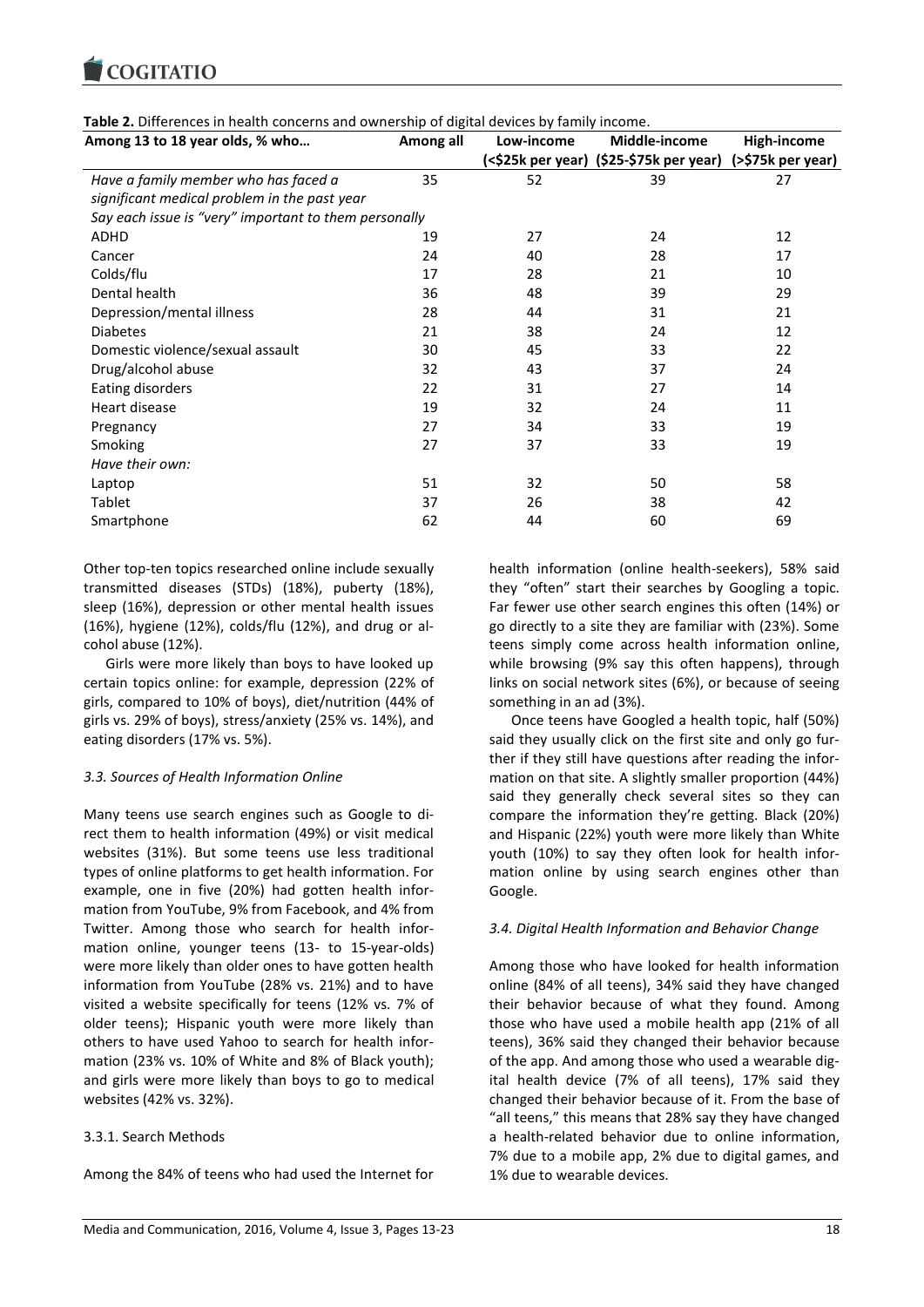Many teens use the Internet and digital health tools to advance their fitness and nutrition. Because of national concern with obesity, the survey asked specifically whether teens had changed their fitness routines or diets due to online health information or digital health tools, and also asked whether their weight had changed as a result. Among the base of all teens, 18% reported having changed their diet or nutrition due to online health information, and 15% reported having changed their fitness routine; 8% said their weight had also changed. Among all teens, 5% reported having changed their diet/nutrition due to a mobile app, and the same percent reported changing their fitness routine; 3% reported a change in their weight.

In trying to explore whether some youth are more likely than others to change a health behavior in response to online information, the survey data on this issue were analyzed by age, gender, family income, and race/ethnicity. No differences were located by age, gender or family income. However, Black or Hispanic teens were more likely than other teens to report having changed a health behavior in response to online health information, with 40% of Black and 42% of Hispanic teens who get health information online reporting a behavior change in response to it, compared with 29% of White youth.

## *3.5. Adolescents and the Digital Divide*

The survey indicates there is still a substantial divide in personal ownership of digital devices. Data were analyzed by family income, parent education, and race/ethnicity. The largest and most consistent differences in digital device ownership occurred by income. There was no significant difference in the percent of teens who had their own desktop computer (24% among all), but there were substantial differences in the percent who have their own tablet (a 17% age point gap by income), laptop, or smartphone (25% age point gaps) (see Table 2).

The most widely available mobile digital device was the smartphone, which 62% of all 13- to 18-year-olds had. However, access varies substantially, from 44% of low-income to 69% of higher-income teens. Half of all teens (51%) reported having their own laptop, but again, this varied from 32% of low-income youth to 58% of higher-income teens. Overall, 37% of teens reported having their own tablet device, ranging from 26% of low-income teens to 42% of higher income ones (see Table 2).

Concern over various health topics also varies by income level. Teens from lower income levels tended to have greater concern over health topics such as ADHD, depression/mental health, heart disease and pregnancy. As income increased, concern for such topics tended to decrease. Overall, low-income teens were more likely to report that a family member had a significant

health problem in the past year (see Table 2).

#### **4. Discussion**

In this study, we sought to understand how teens are using the Internet, mobile apps and wearable health technology as sources of health information. Despite the fact that the Internet offers adolescents anonymous access to an abundance of information on virtually any health topic they could think off, it is perhaps heartening that young people still primarily rely on interpersonal sources of health information, such as their parents, doctors or nurses. This may indicate that the Internet is not replacing interpersonal sources, but rather, supplementing them. This result confirms previous findings that teens are more comfortable seeking out health information from interpersonal sources, especially for sensitive health topics (Gray et al., 2005; Jones & Biddlecom, 2011).

Despite the importance of interpersonal sources of health information, the vast majority of teens—84% also turn to the Internet for health information, and one in four say they get "a lot" of their health information online. The Internet has far eclipsed other media as a source of health information and has empowered young people to arm themselves with information and tools to address their own health concerns and to help those around them.

In essence, the study indicates that when it comes to teens and health information, the Internet is essentially functioning the way one would hope it would. Young people are using online health information to help them eat healthier, sleep better, cope with stress, and stay fit. When they have everyday health issues such colds or sprains, they use the Internet for advice or to prepare for or follow-up on doctor's visits. When they face more serious challenges such as depression, attention deficit disorder, or self-harm, they are looking for and using tools to care for themselves. And when family members face significant problems such as diabetes, cancer, or Alzheimer's, teens are using the Internet to learn more and find out how they can help.

A key goal of this study was to explain which health topics teens search online. As prior studies indicated, adolescents are concerned with a myriad of health topics, ranging from mental health to physical health (Skinner et al., 2003). Teens seem particularly concerned with diet and fitness, with these topics far outpacing the others. Far more adolescents reported searching for these topics than those who reported searching for more sensitive health topics (e.g. sexual health, depression and anxiety). This confirms previous findings that teens may be wary of searching for sensitive health topics online (Gray et al., 2005; Jones & Biddlecom, 2011; Lenhart, 2010). Nevertheless, our findings indicate that topics such as mental health are of importance to a substantial percentage of adoles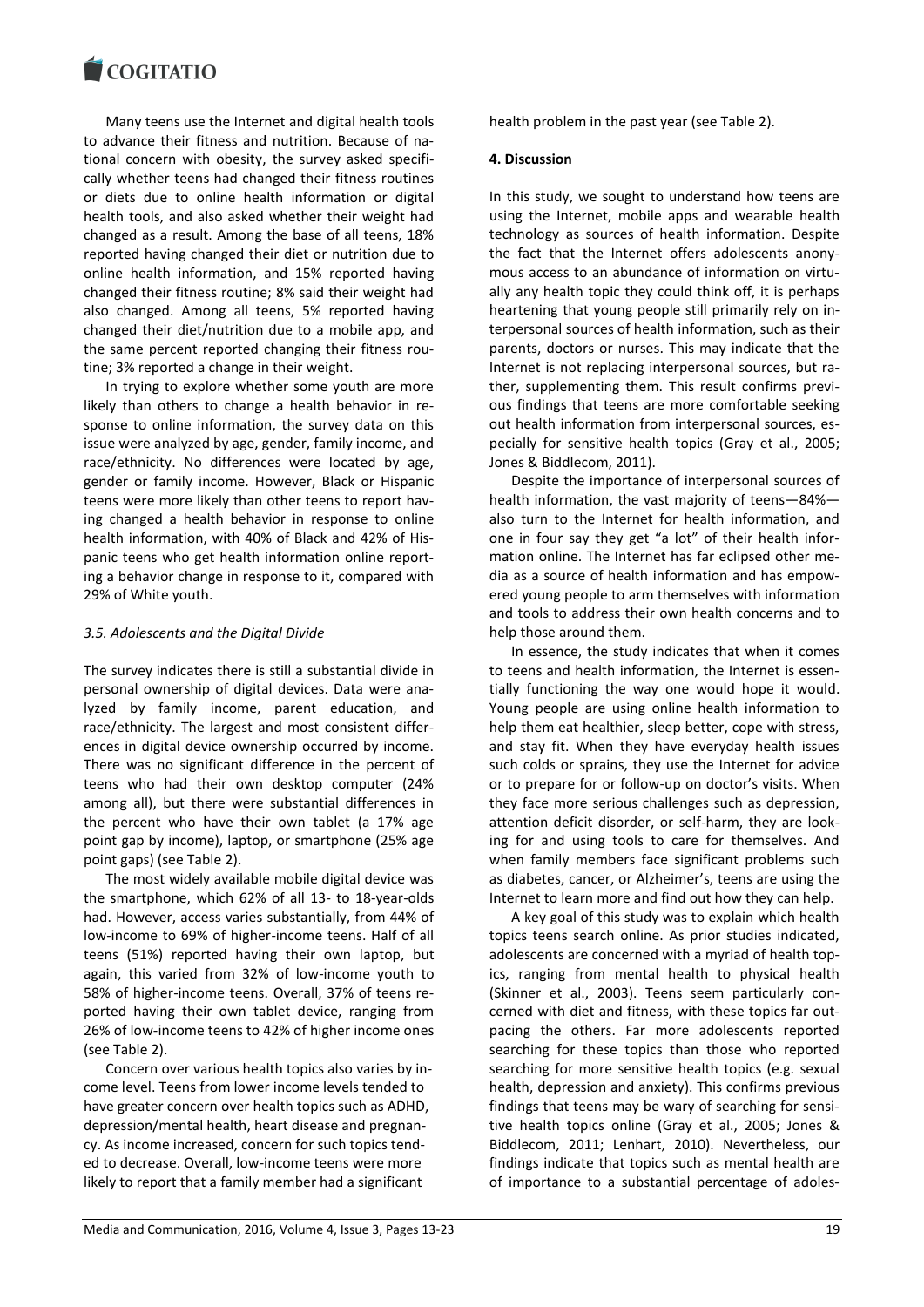cents, and adolescents are willing to seek information about these topics online. Thus, this highlights the importance of ensuring that teens are able to find accurate information about sensitive and serious health topics online.

When it comes to adolescents' use of social networking sites for health, results indicate that teens still tend to be wary of posting health-related questions or viewing health related information on social media. While the Internet may afford teens some semblance of anonymity, the case may not always be the same for social media. This finding confirms past research which indicates that teens may be wary of discussing health topics, especially those of a sensitive nature, when their names can be associated with such information (Divecha et al., 2012). This finding may indicate that social media may not be the best outlet for attempting to reach adolescents with health information.

This study also sought to understand how teens use the newest sources of health information—apps and wearable devices. As the number of mobile apps for health steadily grows, adolescents seem to slowly increase usage of such sources of information. However, the Internet still outpaces mobile health apps as sources of information. Furthermore, most teens report downloading apps, yet rarely or never using them. This may indicate that apps do not always hold the attention of teens past initial use. Future research should examine the mechanisms of mobile apps for health that would elicit consistent use from teens. Adolescent use of wearable devices is still very low, potentially indicating that teens see such devices as not for their age group.

Our analysis also revealed key demographic and health-related differences among the use of digital devices for health. Teens who were older, healthier and more active reported using the Internet more for health purposes. Similarly, teens who were older, healthier, and more active also used social networking for health more often. Additionally, girls tended to use social networking for health more than boys. Explanations for this may include that teens who are older are more accustomed to Internet use than their younger peers, and thus, may seek health information more frequently. Teens who are older may also face more health challenges and questions than younger teens, such as questions that surround sexual activity. Furthermore, teens who are in good health and pursue active lifestyles may be primed to search for information which allows them to stay active, fit and in good health. This may also explain why teens who were more active and had a lower BMI tended to use healthrelated mobile apps more frequently. This comes as little of a surprise as one of the most frequently downloaded types of apps among teens were fitness apps.

Our analysis also revealed racial differences regarding use of the Internet and social media for health. African–American and Hispanic teens were more likely than their white counterparts to use these platforms for health information (although teens in the "other" category were less likely than white teens to use social networking for health). This may indicate that some non-white teens may be relying on digital health information more so than their white peers. Future studies should examine the cultural and socio-economic factors that may contribute to this reliance.

Such racial-ethnic differences were not observed for mobile applications. Mobile applications for health, while pervasive, are still a relatively new technology. Thus, although a sizable portion of teens report using them, the Internet and social media far outpace in terms of teen use. Despite their novelty, access to such mobile technology is becoming more equal between racial-ethnic groups (Lenhart, 2015). It also appears that the use and application of such technology for health is also becoming more equal among teens. Implications of this finding are that scholars and interventionists may consider use of the Internet and social media to reach teens and that mobile applications may be used to reach a more diverse sample of teens.

Our next research question queried how adolescents use the Internet to search for health information—the online sources most frequently used and the ways that teens navigated these sources. Google emerged as a top source that adolescents gravitate toward when searching for health information online, far above other search engines and social media sources (e.g. Youtube and Twitter). While the majority of teens tended to use Google, Black and Hispanic teens were far more likely to use search engines other than Google. Future research should examine why minority teens tend to use these sources.

Teens also reported that they start their searches with Google, similar to previous studies (Gray et al., 2005). Also similar to past research (Hansen et al., 2003), participants indicated that they often selected the first search result in Google, without searching further. This may indicate that when teens search for information, their searches may be more cursory and quick, without the use of in-depth search tactics. On the other hand, a sizeable percentage of teens reported cross-checking information with other sources, which may indicate a higher level of digital literacy. Future research should examine under which circumstances and which demographic and educational variables correlate with cursory or extended health information seeking online. These findings also highlight the need to ensure that information available online is accurate and helpful to adolescents, as they may not know how to properly search for the best health resources.

Our subsequent research question sought to examine the potential of existing online and mobile health information in eliciting health behavior change among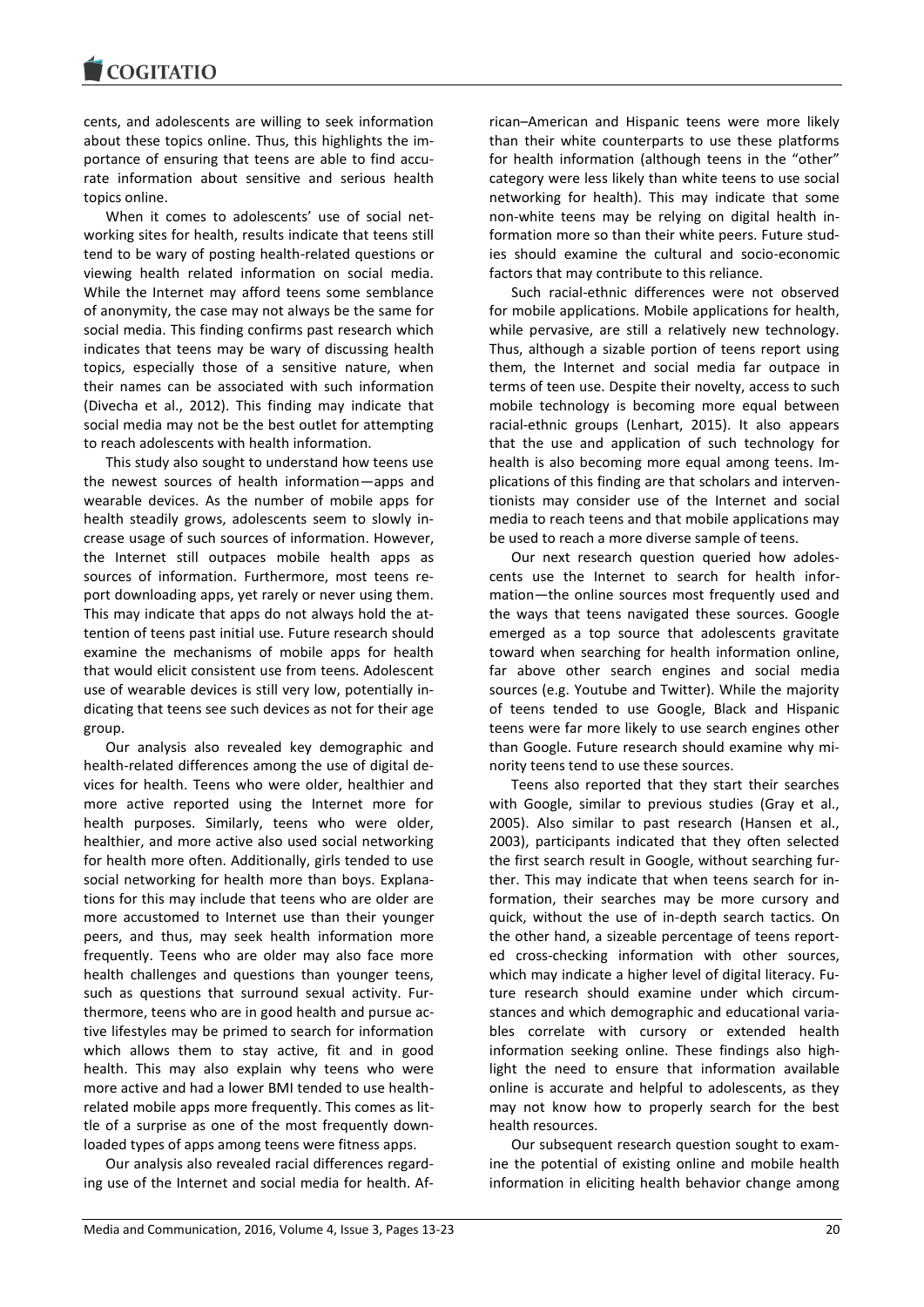

adolescents. Prior research has indicated that the Internet and mobile devices can operate as very successful platforms for staging health behavior interventions with adolescents (Crutzen et al., 2010). However, this study was the first of its kind to examine health behavior relating to existing Internet-based health information, using a nationally representative sample. Of those who had used the Internet to search for health information, about one third reported changing their health behavior due to the information they found. Similarly, about a third of those who had downloaded a mobile app reported changing their behavior due to the app. These findings indicate the potential of digital health information to change adolescent health behavior. In addition, a greater percentage of Black and Hispanic teens reported that online information had changed their behavior. This may indicate that online platforms may be uniquely positioned to reach this demographic. Overall, our findings indicate that the digital health information that adolescents frequently access may have the power to influence their health behaviors.

Our fifth and final area of interest concerned how the digital divide impacts adolescents. While there appears to be greater equality in access to desktop computers, our findings indicate that there is still a gap in access to laptop computers, smartphones and tablets. This corroborates previous research, which showed that, although gaps have been closing, there still remains inequality in access to digital technology and information (Lenhart, 2012; Peter & Valkenberg, 2006). Our findings also indicated that, across a range of different health topics, lower income teens tend to have more concern over health issues than their higher income peers. This is the case for many highly sensitive health topics (e.g. depression, domestic violence/sexual assault, drug/alcohol abuse, eating disorders and pregnancy). Lower income teens also reported greater instances of family health problems than their higher income peers. As the digital divide continues to disadvantage lower income youth, these findings are of particular concern. While lower income teens may have greater concern over potential and existing health problems, they may have less access to the information that may help ease their worries, provide education or even change their behavior.

## **5. Conclusion**

This study was not without limitations. First, this study relied on self-report. As adolescents may not accurately remember their exact digital search behaviors, the information they viewed and the impact this information had on their health behaviors, future research is still necessary. In the future, scholars should examine the impact of specific sources of health information on adolescent health knowledge and behavior.

While participants in this study indicated whether digital information helped change their health behaviors, there is no record of what these specific behaviors were (e.g. how teens changed their weight) or whether these behaviors were healthy or unhealthy. Future research should examine the specific types of health behaviors that digital health information changes and whether these changes positively or negatively impact the health and well-being of adolescents.

In the age of digital media, teens are virtually tethered to technology and digital devices. As access to digital information has increased, teens are able to reach health information with a click of a mouse or tap on a smartphone. Although teens still heavily rely on people above technology when it comes to health information, they also use digital technology to a great extent. Thus study underscores the importance of making sure there is accurate, appropriate and easily accessible health information available to teens online. As teens use and act upon this information, it is crucial that what they are viewing will improve their health and well-being. Furthermore, this study highlights the importance of educating teens to properly navigate the ever-increasing digital library of health information, as well as how to search for answers to health questions without merely relying on the first result they find. Finally, this study indicates that the digital divide still impacts teens in the United States—greater effort to bridge these gaps may have influence on their health information-seeking and health behavior. Although digital health information is clearly not a panacea, adolescent use of digital tools to better understand their health may allow today's youth to have greater autonomy in regards to their health and allow them to pursue healthier choices.

#### **Conflict of Interests**

The authors declare no conflict of interests.

#### **References**

- Ahtinen, A., Mattila, E., Vaatanen, A., Hynninen, L., Salminen, J., Koskinen, E., & Laine, K. (2009). User experiences of mobile wellness applications in health promotion: User study of Wellness Diary, Mobile Coach and SelfRelax. In *3rd International Conference on Pervasive Computing Technologies for Healthcare 2009* (pp. 1-8). Piscataway, NJ: IEEE.
- Cafazzo, J. A., Casselman, M., Hamming, N., Katzman, D. K., & Palmert, M. R. (2012). Design of an mHealth app for the self-management of adolescent type 1 diabetes: A pilot study. *Journal of Medical Internet Research*, *14*(3), e70.
- Crutzen, R., de Nooijer, J., Brouwer, W., Oenema, A., Brug, J., & de Vries, N. K. (2010). Strategies to facilitate exposure to internet-delivered health behavior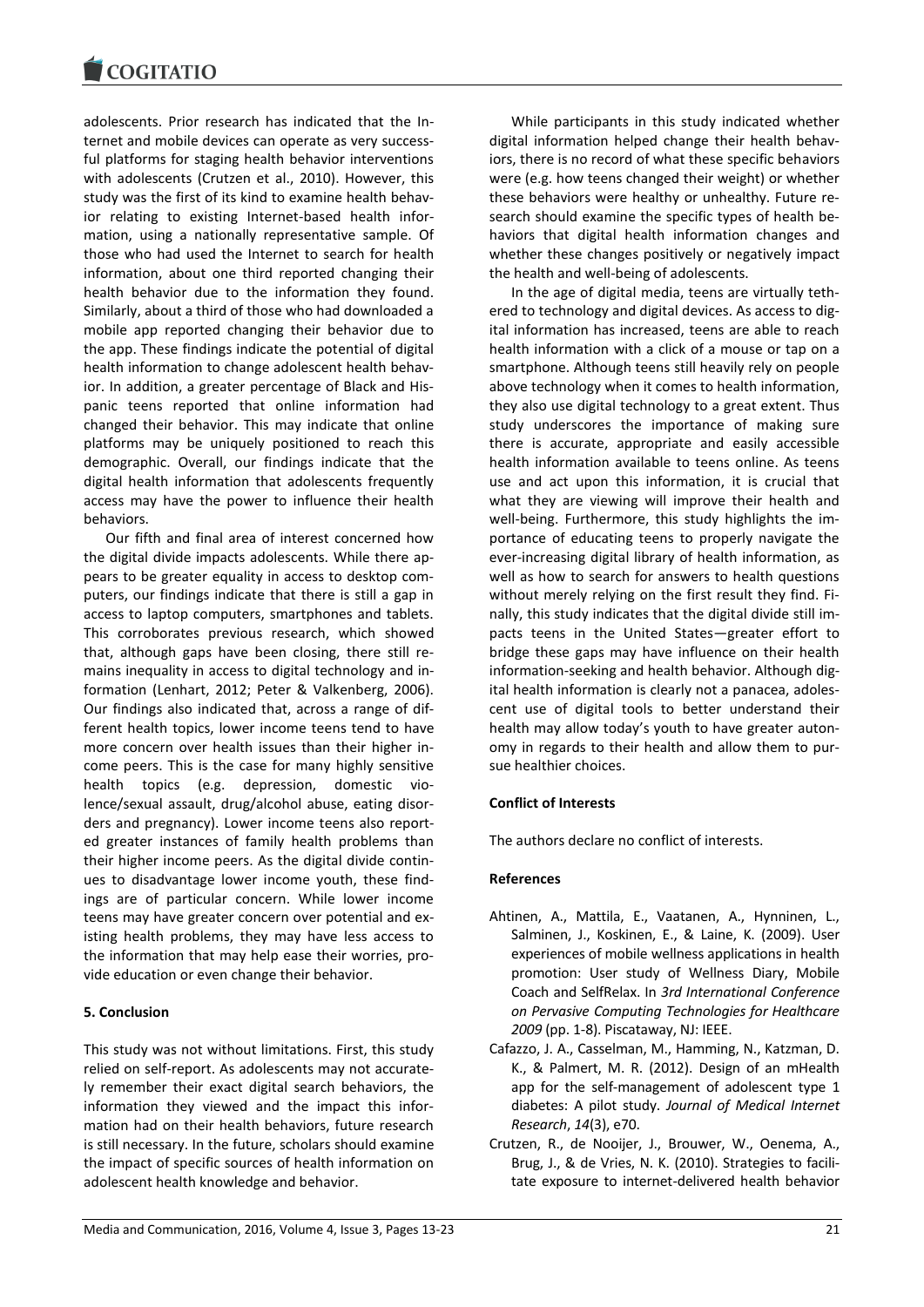change interventions aimed at adolescents or young adults: A systematic review. *Health Education & Behavior*, *38*(1), 49-62.

- Daniels, A. (2012). Tech to treat: The smokefree teen approach to cessation. In *2012 National Conference on Health Communication, Marketing, and Media*. Atlanta, GA: CDC.
- Divecha, Z., Divney, A., Ickovics, J., & Kershaw, T. (2012). Tweeting about testing: Do low-income, parenting adolescents and young adults use new media technologies to communicate about sexual health? *Perspectives on Sexual and Reproductive Health*, *44*(3), 176-183.
- Georga, E. I., Protopappas, V. C., Bellos, C. V., & Fotiadis, D. I. (2014). Wearable systems and mobile applications for diabetes disease management. *Health and Technology*, *4*(2), 1-12.
- Gray, N. J., Klein, J. D., Noyce, P. R., Sesselberg, T. S., & Cantrill, J. A. (2005). The Internet: A window on adolescent health literacy. *Journal of Adolescent Health*, *37*(3), 243-e1.
- Hansen, D. L., Derry, H. A., Resnick, P. J., & Richardson, C. R. (2003). Adolescents searching for health information on the Internet: An observational study. *Journal of Medical Internet Research*, *5*(4), e25.
- Jones, R. K., & Biddlecom, A. E. (2011). Is the internet filling the sexual health information gap for teens? An exploratory study. *Journal of Health Communication*, *16*(2), 112-123.
- Keller, S. N., Labelle, H., Karimi, N., & Gupta, S. (2002). STD/HIV prevention for teenagers: A look at the Internet universe. *Journal of Health Communication*, *7*(4), 341-353.
- Kranz, M., Möller, A., Hammerla, N., Diewald, S., Plötz, T., Olivier, P., & Roalter, L. (2013). The mobile fitness coach: Towards individualized skill assessment using personalized mobile devices. *Pervasive and Mobile Computing*, *9*(2), 203-215.
- Lenhart, A. (2012). Digital divides and bridges: Technology use among youth. *Pew Research Center.* Retrieved from http://www.pewinternet.org/files/old-media// Files/Presentations/2012/Apr/DigitalDividesandBridg es\_Annenberg\_Lenhart\_041312\_PDF.pdf
- Lenhart, A. (2015). Teens, social media & Technology*. Pew Research Center.* Retrieved from http://www. pewinternet.org/2015/04/09/teens-social-media-

technology-2015

- Lenhart, A., Purcell, K., Smith, A., & Zickuhr, K. (2010). *Social media & mobile internet use among teens and young adults. Millennials*. Washington: Pew Internet & American Life Project.
- Levine, D., McCright, J., Dobkin, L., Woodruff, A. J., & Klausner, J. D. (2008). SEXINFO: A sexual health text messaging service for San Francisco youth. *American Journal of Public Health*, *98*(3), 393.
- Liu, C., Zhu, Q., Holroyd, K. A., & Seng, E. K. (2011). Status and trends of mobile-health applications for iOS devices: A developer's perspective. *Journal of Systems and Software*, *84*(11), 2022-2033.
- Mitchell, K. J., Ybarra, M. L., Korchmaros, J. D., & Kosciw, J. G. (2014). Accessing sexual health information online: Use, motivations and consequences for youth with different sexual orientations. *Health Education Research*, *29*(1), 147-157.
- Nielsen. (2013, October 29). *Ring the bells: More smartphones in students' hands ahead of back to school season*. Retrieved from http://www.nielsen. com/us/en/insights/news/2013/ring-the-bells-moresmartphones-in-students-hands-ahead-of-back.html
- Peter, J., & Valkenburg, P. M. (2006). Adolescents' internet use: Testing the "disappearing digital divide" versus the "emerging digital differentiation" approach. *Poetics*, *34*(4), 293-305.
- Rideout, V. (2015, November 3). The common sense census: Media use by tweens and teens. *Common Sense Media.* Retrieved from https://www.common sensemedia.org/research
- Rodgers, A., Corbett, T., Bramley, D., Riddell, T., Wills, M., Lin, R. B., & Jones, M. (2005). Do u smoke after txt? Results of a randomised trial of smoking cessation using mobile phone text messaging. *Tobacco Control*, *14*(4), 255-261.
- Skinner, H., Biscope, S., Poland, B., & Goldberg, E. (2003). How adolescents use technology for health information: Implications for health professionals from focus group studies. *Journal of Medical Internet Research*, *5*(4), e32.
- Tsai, C. C., Lee, G., Raab, F., Norman, G. J., Sohn, T., Griswold, W. G., & Patrick, K. (2007). Usability and feasibility of PmEB: A mobile phone application for monitoring real time caloric balance. *Mobile Networks and Applications*, *12*(2-3), 173-184.

## **About the Authors**



#### **Dr. Ellen Wartella**

Ellen Wartella is the Sheikh Hamad bin Khalifa Al-thani Professor of Communication and professor of psychology, human development and social policy, and medical social sciences at Northwestern University. She is Director of the Center on Media and Human Development and chair of the Department of Communication Studies. Dr. Wartella earned her PhD in Mass Communication from the University of Minnesota in 1977 and completed research in developmental psychology at the University of Kansas in 1981.